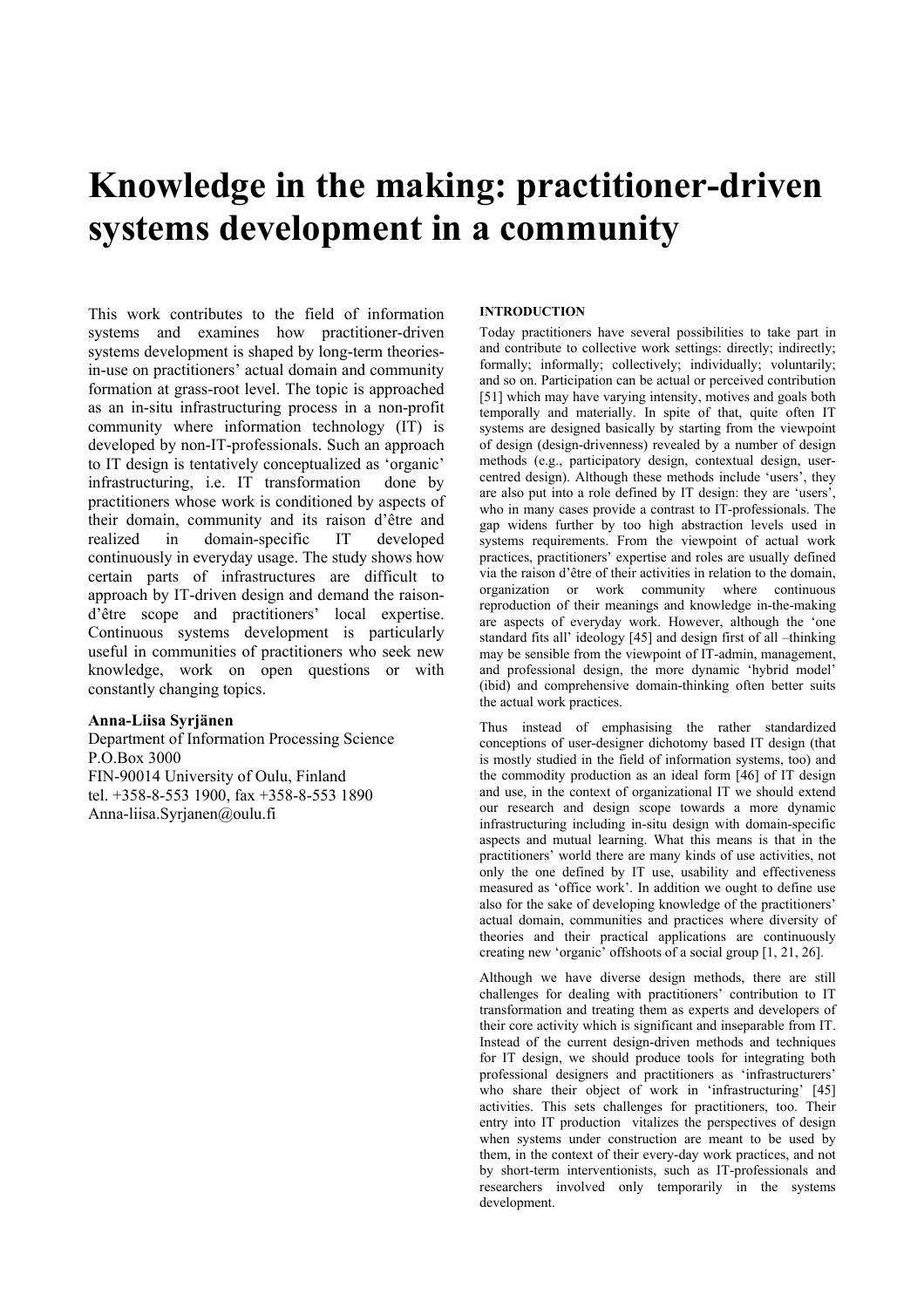In this paper a practitioner-driven systems development is conceptualized by using an empirical case as a starting point for theoretical restructuring. This is done in order to increase understanding of aspects of such IT transformation which follows practitioners' knowledge-in-the-making processes in relation to their needs, goals and activities defined by them. Thus the topic here is to show what is the nature of theories-inuse, which direct domain-related practices in the long-term, and how they relate to systems development the significance of which is measured via the long-term success rate of knowledge-in-making processes in practitioners' raison d'être activities within their community, domain and field?

Based on the analyses of the case data, the topic can be categorized via three related lenses which overlap in a practitioner-driven systems development (PRAC): domainspecific, infrastructuring-specific, and community or practicespecific areas of expertise. Notions suggested by the data: theory-in-use (cf. [2]), infrastructuring [44, 45] and theory of practice [4, 5] as long-term phenomena are used to draw the complex change processes in a non-profit community where IT design is realized by practitioners. The following sections describe first the research settings and then the central features of the topic via the case description. After that the notions are framed for modelling the PRAC-activity by addressing how their overlapping aspects define such an area of systems development that needs an alternative approach to design, conceptualized tentatively as 'organic' infrastructuring via the role of IT in the unity of theory and practice.

#### **RESEARCH SETTINGS**

The work has been grounded on an empirical study of longterm knowledge-in-the-making and continuous systems development in a community of Karelian Bear Dog (KBDC) enthusiasts affiliated to the Finnish Spitz Club (FSC) which is a breeding organization of three indigenous Finnish huntingdog breeds referred as "cultural heritage". These hunting dog enthusiasts interested in IT (non-IT-professionals) but even more in dogs, have developed a computerized IT system to use for their interest in breeding hunting dogs.



**Figure 1: KBD community's interaction structures within FSC.** 

A basic interaction structure is outlined in Figure 1 and arrows show how practices are joined with information technologies and materials. In the paper, quotes identified by 'DB' stand for 'dog breeders', i.e., practitioners involved in this study as actual informants and/or their historical material. The focus is on both sociotechnical [43] and sociomaterial [46] working relations in IT and dog breeding practices with mutual learning seen through the dog-breeding lens. As an activity, KBD breeding is rooted in its own initially unstudied material origins

and long-term practices inherited their theories-in-use from common breeding assumptions in the past and continuous work on open questions. For decades the knowledge-in-the-making of the practitioners' raison d'être issues within their actual domain and field has been the source of ideas capable of supporting the members' work on how to breed hunting dogs and its breeding infrastructure, while also shaping practices disciplined by the field of hunting dog enthusiasts.

The study unit following the ways of the activities in the field is approached as a microcosm community (McC) for analysis. It follows the temporal, spatial and material structures and is shaped via the selected informants by observing how members are positioned in the community's natural interaction structures. The McC has a scope outside the actual parent community and the organization and seeks to include objective and incorporated structures [5, vii, 31] in the field comprising of the historical construction of these structures [4] and the long-term scope demanded for the sake of natural processes studied. A set of historical material is thus needed to cover the historical context. Moreover, the McC covers also the body of knowledge for IT [24] transformation.

To be open interpretations of old organizational material [35] and the past world recalled by informants, the research data have been put into wider temporal contexts by following the central ideas of historical study methods, e.g. [16, 42] applied to information systems [34]. The "systematic approach" (a DB) adopted in the case community breeding activities is then constructed via the McC as a development of the significant historical activity system [12] within which the knowledge-inthe-making processes have evolved.

The author's membership (already before the study) of the FSC /KBDC (and in two other dog communities) allowed the ethnographic work [43] with McC members retrospectively and in real time. A significant part of the data has been gathered during field work in 2000–2004 by tape-recording thematic interviews and systems development/use practices and note-taking observations of domain related activities with McC members. All in all, two dozen persons were involved as actual informants in interviews, collaborative work events, and related field activities. The historical material has provided a long-term perspective of how the situation in the community has changed. The data contains several types of material from the past decades (books, club magazines, annuals, yearbooks) and the databases (cf. Figure 1) which contain data dated back to the turn of the 20th century. A stock of informal material (photos, letters, memos, emails, etc.) used in dog breeding activities has been collected from McC members.

The contents of the data have been analyzed as objecthistorical, information technology-historical and communityhistorical. The analyses have been supported collectively by qualitative data analysis sessions held at the University of Oulu 'in the company of trusting' [38, cf. also 20] participants and by protecting the informants' identity as agreed with them.

## **KNOWLEDGE-IN-THE-MAKING PROCESSES IN KBDC**

The case community has evolved over time as the members have started to use, experiment with and transform IT alongside the ongoing development of the core activity: dog breeding. The members interact more or less regularly while participation is voluntary and based on personal engagement with dogs and the IT 'driven' by dogs. The unpaid work has been carried out for decades by the FSC's dog enthusiasts in the way of: "nothing has been done for the sake of IT or only on its terms". Thus, the 'core activity' is dog breeding: "dogs themselves have always set the requirements for development via the breeders" and the development and use of "information technologies (which) are just tools and secondary to the more important philosophy for which they are used." (Various DBs)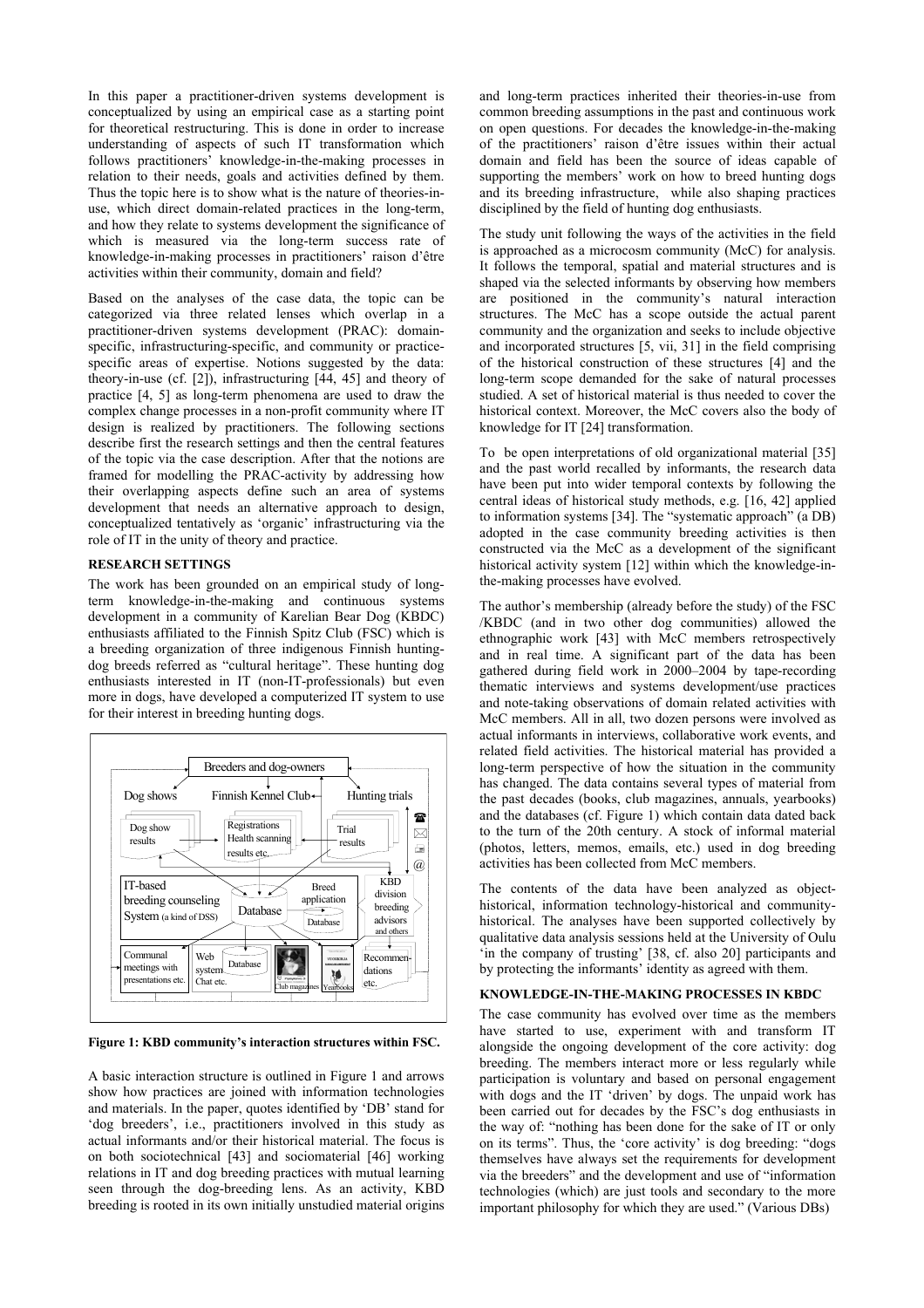Through their self-developed IT, these practitioners have learnt to criticize their own conceptions of their theories-in-use in dog breeding by relating them to their practices and systems development. However, although the breeding system today "can produce much better dogs and much more rapidly and we also have got top-ranking 'super' litters in which every single dog has begun to bark at game", the trajectory line from common assumptions of dog breeding to KBD-specific breeding of a hunting dog has been quite a challenge. As suggested by the research data the work began to proceed in a more 'sure way' after the dog practitioners themselves took up the role of IT, too. It can even be said that the decades-long process of learning in and from practice and the self-made IT transformation has shaped the community to such an extent that the IT-system today is firmly intertwined in the dog breeding in the way of: "what would be left if the IT part of breeding was discontinued or separated into an isolated unit? … It plays such an important role and the practitioners' expectations are high." (Various DBs) The following phases can be identified from the systems development history.

#### **Making of knowledge tools with unknown materials**

The work with dogs started in Karelia (an area in Northern Europe, stretching from Western Russia to Eastern Finland) and the breed dates back at least to the 10th century and its early associations have been with hunting people. The dogs portrayed - "It fed the family, gave drink to the tribe, supported the forefathers" - were brought into "systematic breeding" by Finnish hunting dog enthusiasts. In the early 20th century the early phase of the breeding was: "Without knowledge of its background and without studying it, the KBD was accepted here as a dog that hunts big game... an elk-hunter" as other big game were sparse. The breed was officially recognized by the Finnish Kennel Club (FKC) in 1936, and the goal of "creating a sturdy dog that barks at big game" was set as a guideline. However, the work on the breeding standard took over eight years and more difficulties were met as the breed nearly was destroyed by a war, and another war ended with the loss of the part of Karelia to the Soviet Union which cut off access to the vital breeding stock. (Various DBs)

After the wars, the KBD community was created to keep up the indigenous breed of dogs. The first epoch-making turn can be identified when the hunting trial system was created as the breeding standard and dog shows could not guarantee the quality of dog material and guide the breeding activity appropriately. The first trial was held in 1945 and the results of these tests (and shows) have been saved in breeding databases. All this data are available via the web system, too, and in a similar way, today the community also collects information from bear hunting tests and from the health checks (since the 1990s) maintained by veterinarians and the Finnish Kennel Club which offer data for preventing inherited defects. Today most of the dogs are an essential part of their owners' families and free-time activities, such as hunting, dog shows and hunting trials, where the actual hunting event is imitated, enabling dogs to tests their skills in the wild.

In short, the historical and societal 'facts' have laid the ground both for the enthusiasm of KBDs and the sociomaterial longlived inbreeding practice: the "best results can be achieved when the dogs are relatives" (the idea of how to produce pure bred animals is valid in 'dog worlds' at large [18]). Today: "there's no turning back to… inbreeding", the inbreeding method (theory-in-use) was earlier supported by 'collectively made facts' [30, 145]. Its mode called "line breeding" was the best known breeding method in those days; in spite of that it was the most disputed method "since the era of Aristotle" serious alternatives were sparse: "we knew of no better method at the time"; material resources were both unknown and limited; existing knowledge supported more breeding of dogs'

visible than invisible qualities: "in the early years the results were more evident in the development of conformation than in hunting qualities". But, these inferences were not made until the 1990s as "the structural conditions of reflexivity" and "nonsocial structures" [29, 120] were developed with the mode of information used in KDB breeding. (Various DBs)

# **Making of feedback tools: IT for dogs and dog people**

Up until the late 1980s there was only a manual system in use in KBDC and in the FSC (some breeders had individual files, too) but the FKC has a computer system. The number of registrations in the 1960s exceeded over a thousand new dogs per year, and a lot of data from trials and shows were accessible for breeding. It was however difficult to use because of different forms and formats and the "pen and paper" based system was found too ineffective to process all the data. So, a large part of the data remained untapped and quality analyses on success of the entire breeding work could not be made. In the early 1990s, after fifty years, the breeders were still unsatisfied: "top breeding dogs were scarce" as all potential dogs could not be identified from the big mass. (Various DBs)

An important step was taken when the FSC started to develop its new database in 1987 in order to facilitate annual publishing work (chiefly books on the results of hunting trials, dog shows, etc.) and give better tools to "people (who) can get more objective information about how things really are." The challenging goal of the database was set as only the best results, the top dogs, were better recognized by individual members and by FSC's public media. The KBDC introduced the new system in 1990. "The KBDs' system was at first only a reduced version of the 'red' dogs' (Finnish Spitzs) program" but it has been developed by new more KBD-specific functions and sub programs, e.g. "dozens of statistical functions" but "in my mind we don't have any useless statistics, rather there should be even more." (Various DBs)



**Figure 2: Scopes of materiality and reflective practices** 

Moreover, "we also have tools for those who are not so well informed about breeding matters" and "issues published in the club magazine, information given in FSC's meetings, the web system, and so on have a great significance also for those who do not contact the breeding counsel directly." As "work done with KBDs is in full view by the general public, too" it is available for browsing, discussion on the web chat, at face-toface events, and to be used as asset in dog breeding (cf. Figure 2): "I can understand why people are interested in the Internet. There have always been people who want to know everything right from the very beginning, from 'the time of Adam'. Now they have the possibility and can make their inferences by themselves, too." (Various DBs) Today the system contains several tools and channels for the needs of individual members, breeding counsel and related responsible groups in FSC.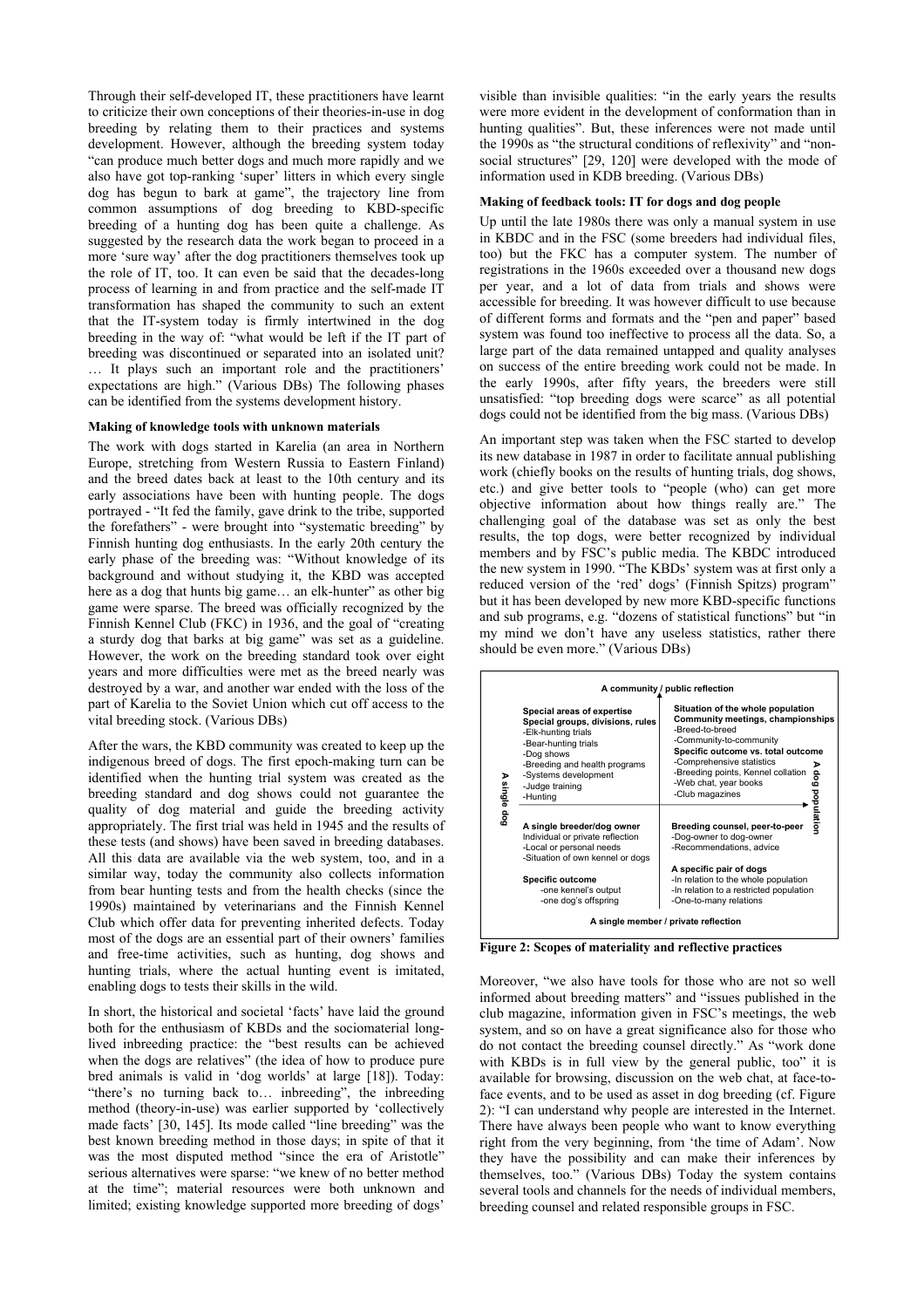There is an eagerness to use the available knowledge resources and to learn from the practice: "I am an old man and never liked computers and IT. Well now I have bought a PC... because there is the Net system with pedigree programs and useful things." "You can see whose dogs bark and how good the results are (also) on the Internet… people do not need to act at random." But "we still need yearbooks… all of us do not have mobile phones or PCs... not all are Net users either." All this "has influenced the dog buyers' behavior. I have noticed that during the last couple of years." "Those who benefit most are the rank-and-filers and small-scale breeders" who "have learned how to play the game." "Now we are working for new dog buyers as they have to get good dogs, too." (Various DBs)

Also the IT practice itself is reflected and common sense criticized: "Geneticists of course do not acknowledge this kind of sense-making and take our ways of inferring the conclusions as nonsense… the hunting trial based method as unreliable. The fact is that all the features cannot be found in this way… the effects of the environmental factors have to be taken into account every time. We have tried to include them in computing… calculating the means, indexes and so… the practice shows that we have learnt to separate good and bad dogs for purposes of practical breeding work, accurately enough by processing the trial data… using samples wide enough… At least with this kind of system we can produce much better informed ideas than by the earlier system dependent on personal feelings" (a DB).

As a result, enabling tools are meant to support not only the technical or 'office work'-like activities but also the critical, intellectual activity that exists in 'everyone' [1, 22, 26] as was set in the goal. The current breeding system is trusted among members [47] in supporting KBD breeding towards the community's original goal. The transition of technology from individually held files to the integration of old and new technologies with shared archives and web tools has brought the system available to all members. It incorporates several social and technological structures in such a way that the system can account for both the entire community within the field and be locally adaptable for each breeder or dog owner. Through this dynamic reach from global to local practices, including the temporal scope, from history (an analysis base) to the future (design of new pairs of dogs) it embodies the performative nature of infrastructures [45] but in a particular KBD way as IT for KBDs and their breeders.

However, developing of community structures had to be involved simultaneously as they were tied up with the long history of usage of inbreeding. In this work members in charge of guiding the breeding needed "to have a sense of the history of the game" [5, 80] and both the new system and the experience on KBDC practices were involved. The following account describes the redirecting process in the community.

#### **Shaping community structures via breeding methods**

When KBD breeders started their work, "in the early years the results were more evident in the development of conformation than in hunting qualities. Close inbreeding was used… in lines". Later, interest toward the new breed meant that "breeders who did not much care about a hunting dog were continually joining the breed". Others, more 'knowledgeable' breeders were "long-line bear dog men", owners of "hidden knowledge", some "absolute true to the own dog-stock" and even "architectures of own fortune in dog breeding". There were also "breeders (who) were blowing their own trumpet about how good they were in breeding… by sending anonymous critical letters about others, also addressed to the Kennel Club". However "most men were less noisy and could have a good grasp of matters" and later many of them proved to be the driving force behind the change. (Various DBs)

Then "some hunters began making complaints which were accurate in so far as every individual dog was not necessarily suitable for hunting in the desired fashion". In some kennels decades-long work could come "to a complete standstill", "bear-dogs' game-bloods disappeared from own kennel" and even handsome dogs were returned back to breeders by hunters as totally game-free". Although "the emphasis in breeding was switched from one aim to the other", so, by using more dogs with 'known' hunting ability, the inbreeding method remained the same. After fifty years the results were still unsatisfactory: "the peak was a narrow one" and "public opinion was not so convinced that the KBD could be a good elk hunting dog on a larger scale". As practical experience seemed to have disappeared "in the heads of old men", the rest of the assets was "a sackful of papers" and "hidden knowledge of oldtimers." (Various DBs)

After using and further developing the database by new statistical tools, members in charge of breeding guidance were able to conclude that: "line breeding was used for too long and eye disease came to the surface again." But "we couldn't see that then"; "we knew of no better method at that time"; also "top breeding dogs were scarce" and "we did not have a system… only pen and paper." (Various DBs) The change in the long-lived, habitual inbreeding practice got a new impetus after the new database was put into use. It revealed at least partly the practice's incorporated structures and quality of breeding results, as a whole, via dog pedigrees, trial and show reports inscribed in functions of the database. The epochmaking step was taken as the "Breed" (a program to calculate a coefficient of inbreeding (CoI) via the "path analysis" [50, 299] was integrated into the database (cf. Figure 3).

| A breeding recommendation procedure for a female KBD (shortened) in the IS                                                                                  |                                                               |                                                               |
|-------------------------------------------------------------------------------------------------------------------------------------------------------------|---------------------------------------------------------------|---------------------------------------------------------------|
| define global "E", "S", "A" Number.                                                                                                                         |                                                               | (global attributes)                                           |
| assign global $E :=$ data-entry eh-test                                                                                                                     |                                                               | (elk-hunting trial results)                                   |
| assign global $S :=$ data-entry show.                                                                                                                       |                                                               | (dog show results)                                            |
| assign global $A := data$ -entry year.                                                                                                                      |                                                               | (a limit for ages of males)                                   |
| run procedure "M-1".                                                                                                                                        |                                                               | $(M-1,2,3)$ = male selection procedures)                      |
| run procedure "M-2".                                                                                                                                        |                                                               |                                                               |
| call program "C:\breed\Relation.bat /P:Relation.txt /B:110".                                                                                                |                                                               |                                                               |
| (Relation bat starts the Breed application, calculates Cols (%) with male<br>candidates and saves results in a temporal text file; 110 = a KBDs' race code) |                                                               |                                                               |
| import "RE-IN".                                                                                                                                             |                                                               | (results back to the procedure)                               |
| run procedure "M-3".                                                                                                                                        |                                                               |                                                               |
| reorganize "Males".                                                                                                                                         | $\rightarrow$ user activities, selecting 3-5 final candidates |                                                               |
| for Males with H = data-entry Pevisa and Total $\leq$ data-entry eh-test and P = data-<br>(H health, Pevisa = health check results)<br>entry show;          |                                                               |                                                               |
| list records Req;                                                                                                                                           |                                                               | (Reg. = dogs' identity no)                                    |
| run data-entry Female.                                                                                                                                      |                                                               | $\rightarrow$ print out recommendations with quality criteria |
|                                                                                                                                                             |                                                               |                                                               |

**Figure 3: A piece of breeding recommendation procedure** 

The restructuring of local breeding practices was quite a job as: "the most sceptical ones did not even believe that the Breed tool could be useful for bear dogs" as breeders trusted the line inbreeding as a means to produce good dogs. The slow transition in breeding practices was initiated by a thorough analysis of the dogs' CoIs and hunting trial results and statistics were presented at FSC meetings, repeated in one-toone counselling events and published in the club magazine. Gradually this work focused on the too close inbreeding approach and reopened the health risk question and finally "opened up the eyes of many breeders". From then on, the community has given up inbreeding, and information technologies have been incrementally developed alongside the more extensive change process in the dogs and breeding practices. The system contains hundreds of functions, subprocedures (etc.) joined together via 'partial translations' of IT to dog practices and vice versa, through learning maintained by the open code: "I always look at what others have done" and "by computing as participating in… meetings." (Various DBs)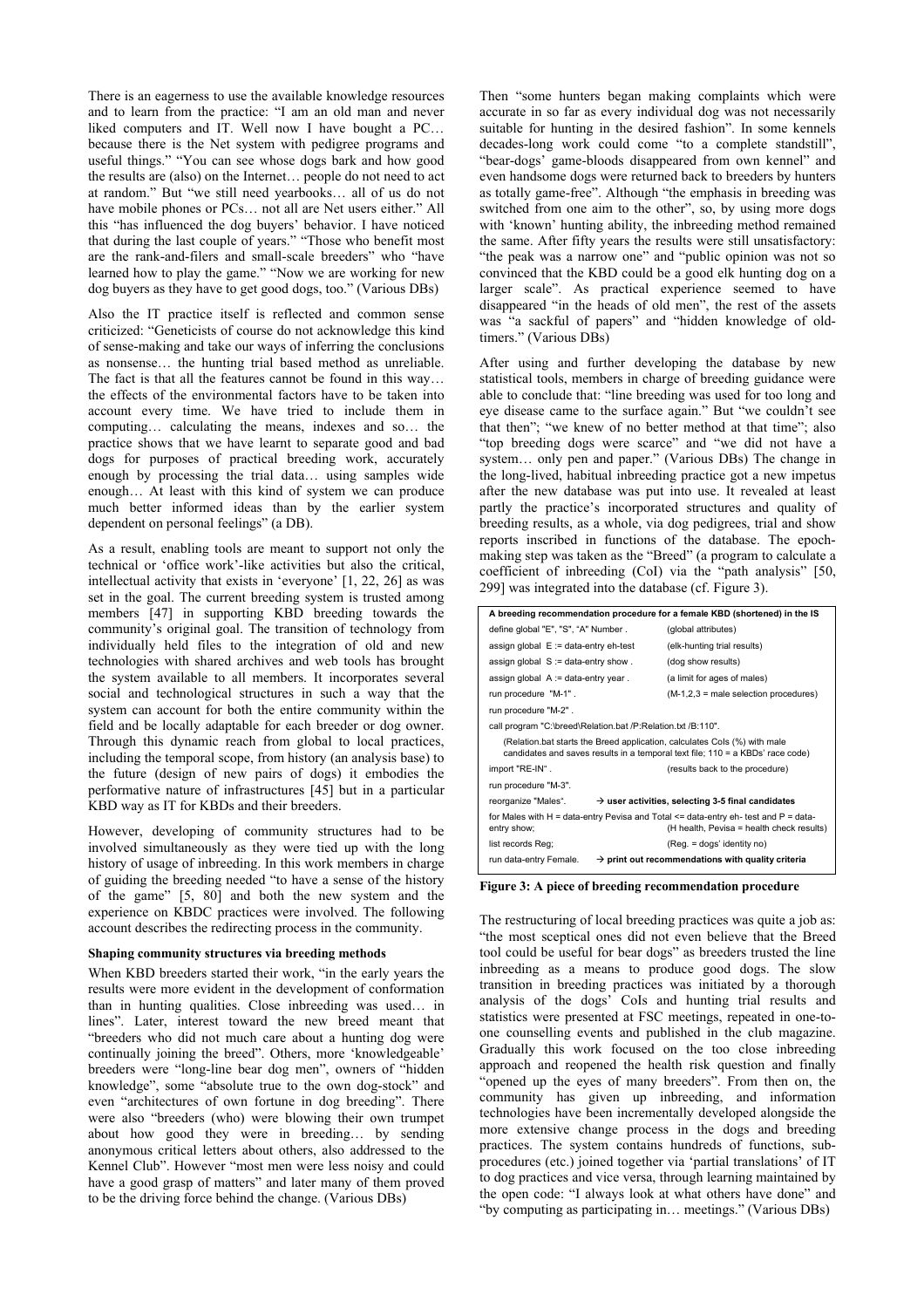The open code (partially translated into English cf. Figure 3) demonstrates how vast is the social system which produces a new KBD-litter for the needs of hunters in Finland. A person who is familiar with hunting dog breeding can quite easily find the names of the field's systems (eh-tests, shows, 'pevisa', etc.) and what happens between actors and what the breeders/owners of bitches get, and how these interaction 'loops' are involved and tested continually. The same structure is used to measure the progress of the whole population by statistics. It shows progress, about the dogs' CoIs, their revitalised abilities to hunt (an original feature of all kinds of dogs) and get "satisfaction… from the fulfilment of a possibility" [19, 52] as an original hunting dog.

Regarding the social transformation process the breeding method in use (also inscribed in functions of the database) is the social theory-in-use through the community members' collaboration. In complex ways it relates to the breeders' responsibility for their dogs' vitality in the gene exchange defined in the breeding process and via their owners' activities in the entire field, the society. Hence, "if we notice that we have made mistakes, whitewashing is not the solution. Instead we should study where the defects come from so that we can avoid further mistakes" (a DB) in planning of new dog pairs.

Materially, "preserving diversity is one of the most important methods in KBD breeding" and "now breeding is founded on knowledge… not based on guesswork anymore." Although "some breeders want only to go on with their own dog-lines, the same they have used forever… on the other hand, we let the boys try as it is interesting to see what results they get even though their dogs are not 'in' at this moment." As "if the dogs don't reach a good standard, few will want to buy their puppies." So, the "breeders have learned a lot in the course of the years" and "when the dog is healthy, has a good appearance and conformation and it barks at game for the full time - that is the breeding dog's quality standard". (Various DBs)

All these principles are also written in the KBDs' breeding program which identifies the breeding standard, the rules of hunting trials (etc). They have been derived from the reality of the hunters and dogs in their natural environment and actually contain relevant qualities of an ideal hunting dog, also in the sense of theory-in-use for KBD breeding.

#### **Summary: the mainstays and development steps**

The known features of dogs and the practice have been put into the database step by step: "we did what was needed in practice" and "it is just what we need" (two DBs). This dogdriven IT design enables the development of long-term theories-in-use both in 'technical' tools and in breeding practices and allows a continuous study of consequences of both systems. The important role of the members is acknowledged, not only as IT-user but also as dog buyers, breeders, participants in trials, shows, meetings and other related activities.

In changing the breeding practices, the members' relative positions [5, 5, 31] were affected by the dogs each one has bred or owned (cf. 'capital' 70, 107). Active participation in the field is valued: "There have to be people who are in touch with, who know about the dogs. One has to have a personal relationship with dogs… to be active, either to own a dog, to participate in dog shows and hunting trials, or to be a judge. Then one knows, in addition to the computer side, also the other side." Hence, they maintain that "we absolutely need persons under whose direction the whole system works… as mainstays of the community… who the field respects deeply… as they know the matters… who look after the things in the field… usually they do not need to push anything" (a DB). This 'social capital' [5, 70, 107] is needed as members in charge of breeding guidance have to balance tensions in

relation to members, other communities and organizations in the field in order to further the 'shared' capital: "In my work I have aimed at furthering the common good for the Karelian Bear Dogs. Trials and everything else, like rules, generally they serve to make bear dogs even better than they are now." (Various DBs)

The above implies the raison d'être of the current breeding system of which an essential part is the dynamic relationship between objective and incorporated structures. Dogpractitioners' artful grasping on the members' dispositions, and their reflective practices supported by self-developed systems and tools have shaped the KBDC structures in a way that breeding work can evolve continuously but "we need IT and involved members to take care of the tools - otherwise the FSC cannot serve anybody" (a DB).

The following account illustrates how dog breeders have realized their role as 'organic' infrastructurers, as 'constructors, organizers and persuaders' within the field [1, 21, 26].

**Theory and practice:** By keeping in mind that for dogpractitioners dogs are 'the flesh and the soul' [18], they as enthusiasts of IT and of dog breeding have been able to create culturally possible feedback processes for the community. This has laid the foundations of the breeding practice which is today based on knowledge, responsibility, and sustainable care work [25] for the significant hunting companions. This new kind of bond of producers (work with materials) and the social organization of knowledge [26](including work with the 'bits') has been created by joining the past and the current systems together through structures following the real world's systems. Every dog registered and their participation in trials, dog shows, health checks, and so on reshapes and brings new structures which show how actors move in the field, with whom they act and so on. These structures allow then an indirect measurement of the changes in dog breeding practices which then help to guide the breeding process through the system also relating it to the common good. In the implementation of the long-term theories in use for sustainable breeding work, three essential steps can be identified in the KBDC's redirecting process:

**First step:** fixing of the foundations for KBD breeding. In the late 1980s the situation in KBDs was described: "the peak was a narrow one" and the breeders were still suffering from a lack of good breeding dogs. Given this situation the members reasoned: "if we want to have elk-hunting dogs, breeding dogs should bark at elks and their external appearance is less important". The KBDs' essential feature was fixed permanently and other factors became comparable to it without changing the emphasis: "The starting point is that a dog barks at game and is healthy but it is not a hunting dog without hunting ability", "for a hunting dog its 'game-blood' is the starting point… it has this quality and uses it at its own will is the core around which health, appearance, and other features are bred by serving it". (Various DBs)

**Second step:** a rational use of available resources. As the community could use only those dogs available in the field, some of the desired features were defined at first only marginally. Though the revealed quality of dogs as a whole "was not as good as expected", nothing has been rejected without a reason. As the members began to understand that the source of many problems was too high inbreeding: "Some very popular males could be found in the pedigrees of almost every dog", with the help of the Breed tool these "bottlenecks" have been reduced. Highly inbred dogs were bred with distantly related dogs when possible, but not without testing the hunting capacity: "we needed a… sure way…we've got to continue in a gradual manner". Later dog pairs were planned so that both males and females were tested in hunting trials. (Various DBs)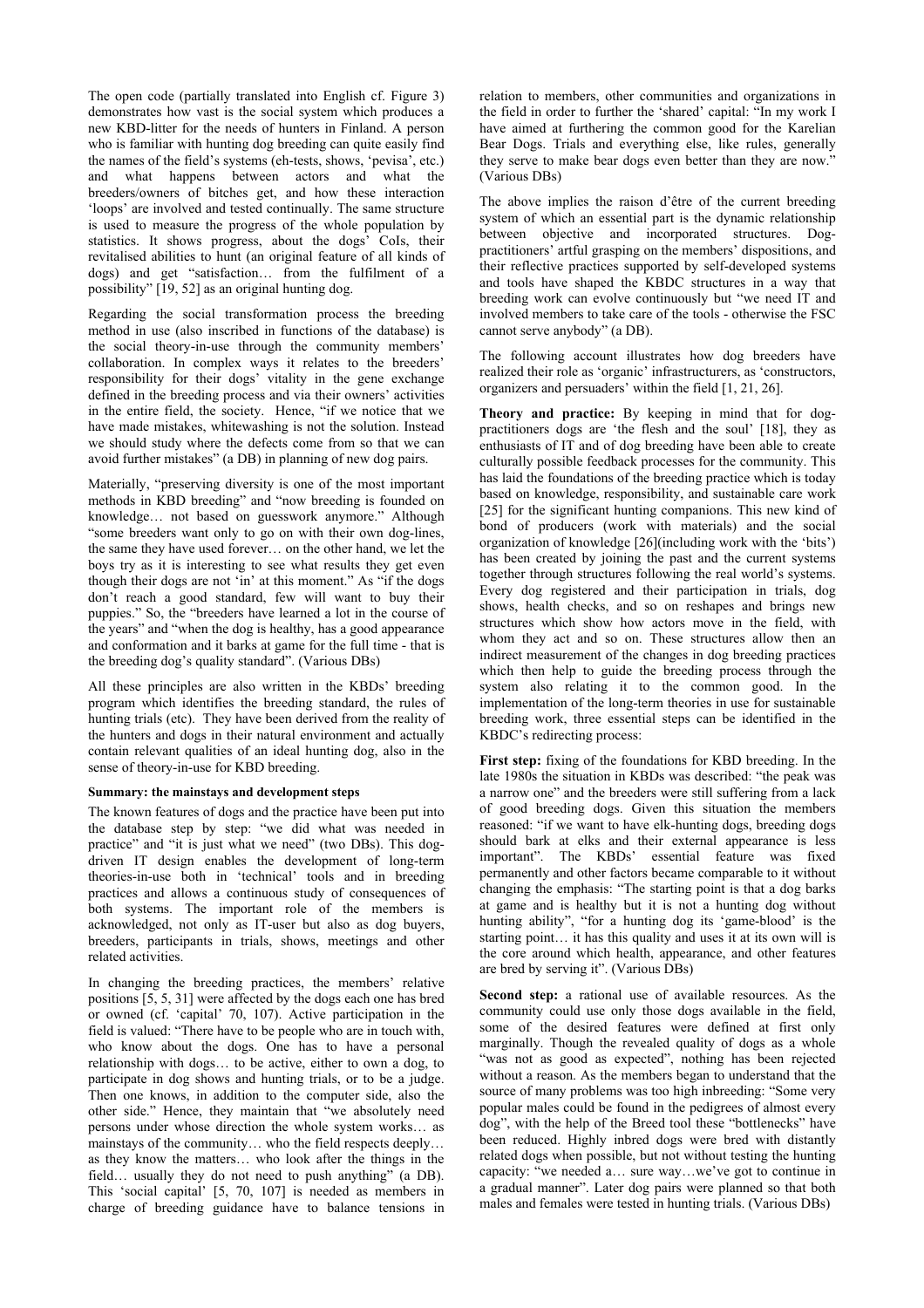**Third step:** creation of measurable, bound, practice-specific indicators. New elements are included in the breeding system as soon as their qualities are well recognized and made measurable. These have been formed by relating specific output (cf. Figure 2) to the total output and by taking into account the nature of the domain, so: "to find out as early as possible the ability of the dogs to pass down their hunting qualities to offspring" and not in hindsight "after their breeding age has past" (a DB). The precondition for this is that the total output is measurable in relation to relevant features.

**The strategy** (cf. "the art of anticipating the future of the game" [5, 25] is developed by long-term and large-scale planning, the objective of which is to manage the breeding situation more comprehensively: "when I plan a new dog combination, I also try to think how this can help the future of the whole population" (a DB). Thus, if you are able to locate and know the entity through which you work, it makes it possible to make decisions in relation to the entity, to further its future and guide it towards the common goal.

**The tactic** ('what is to be done in a given situation' [5, 25]) is adopted for local and short-term action through which the strategy is put into practice. Plans and advice have to relate to 'the two-way relationship' between 'objective structures' and 'incorporated structures' (ibid, vii). This should be done within the culturally and historically shaped activity ('to have a sense of the history of the game' – 'which is inscribed in the present state of play', ibid 80, 25): "There always are all sorts of things between breeders… I have learnt their dispositions… you know what ideas they accept… how they react in suggesting breeding pairs… though we would have a suitable dog in some place another man might not accept it if something has happened between the men... the assumption for a successful breeding work is that you know the folks" (a DB). Kind of 'practical sense' makes the breeding process go in practice and according to the long-term strategy simultaneously.

The success of the strategy and the tactic is measured by statistical tools via the infrastructure. The tools allowed comparative analyses of the realized 'normal' quality in grassroots activities and not only in relation to the top results: "It had to be irritating for those with poor results to be told this statistic" but after the breeders got used to the new tactic "many breeders were longing for feedback". As members got better results when applying 'the sure way', the success was received "with great enthusiasm. All the details were welcome. No matter what the topic is or what sort of statistic was presented, everyone wanted to know which dogs have succeeded and how well." Even the creators of statistics say, it is "a stern way" to guide members (cf. [1]) but they also reason that "the game is hard" in the field, and "today KBDs are on a level with other breeds." Gradually resistance against measures were removed and the 'critical' activity capable of evolving the breeding practice continuously provided a "systematic and goal oriented approach and continuity" as the "planning became more sustained and long-term." As "it is clear that people want KBD to be a successful breed", in the end it benefits the dog business, too. (Various DBs)

In short, the above account shows the unity of theories-in-use and the practice via the infrastructure, and these overlapping notions can be used to frame the activity as whole.

#### **THE NOTION OF LONG TERM THEORY-IN-USE**

In [52, 129]: "Although the labor of men and women to improve their world is rooted in the material conditions of their era, it is also affected by their capacity to learn from the past, to imagine and to plan the future", gives support to this work. The case study has revealed that long-term theory-in-use can be understood as forming a shared, integrated, and conceptual knowledge-base which is dynamically used and tested in

everyday grass-roots practices. In supporting the actors' work', it is used in object-oriented activities in communities of practitioners [8, cf. also 29, 32] where access to resources and power relations also shape the community structures [9].

In terms of common sense, long-term theories-in-use are often considered as something 'not seen but known' as they are 'internalized' in processes of doing and knowing and through long series of developmental events [52, 132]. In several ways they are influenced by the social and material environment and form the mental [49] and practical foundation for everyday action as socially shared and rooted in the culturally available world. As adults have long personal histories, the stimuli which finally can change their understanding may differ from younger learners' practices, but are also tied up with "the tools of thinking available" [52. 126]. As the case shows, these tools should be linked with the practical raison d'être activities if the aim is to support sustainable development [cf. 1]. At the level of action we may see changes in participation [31] but the long-term success only in qualities of results of work that has practical value for actors' socio-material production processes. Reflection, care, relevant feedback and meaningful bounded knowledge indicators are involved in these processes [cf. 41].

In an analytical sense, the case confirms that 'there is nothing done without reason' [5, 85]. Usually people do not act randomly but the inside, shaped by relational positions and situated power relations, affects their work and theories in use: "every relation of hegemony is necessary an educational relationship" [1, 212]. However, as the case implies in communities of practitioners where sociomaterial production is the shared interest, power play per se is not the main intent but development of the raison d'être activity. It is the 'practical reason' [5] and includes the 'shared meanings' and the 'community knowledge' made possible by 'living in the same world' [29, 157]. All this is needed 'in order to reach agreement' [11, 254] in collaboration and to produce outputs needed and valued in the community.

In this sense, grasping the historically located aspects or purposefully hidden working relations or issues influencing new ones often require more intensive, longer-lasting, active participation in practices under study and may be out of reach by short-time 'interventionists' [2, 158]. Often work with a body of knowledge and knowledge artifacts [23] used by practitioners in their collaboration are needed to gain an understanding of which of them are considered relevant tools.

As we consider that a theory-in-use is a tool [13] put into use by adding knowing to knowledge [10], regarding the interrelation of tools, object of work and its goals, the case suggests that it is basically valid only so far as the qualities of both objects of work and of the mediating tools are recognized consciously. This in turn holds in so far as some new quality is recognized in such a way that it can challenge the prevailing situation. Only after conscious recognition qualities of the tools (conceptual or material) or the object of the work, tools can be further developed or changed; otherwise unrecognized qualities continue their search and cause problems. One way to reach beyond these 'invisibilities' is learning *in* and *from* the practice where continuous change, related activities, and dynamicity are the underlying features of the knowledge-in-the-making.

Hence, as self-developed tools with specific cultural-historical roots in practitioners' practical activities theories in use unfold through the certain sociomaterial production disciplined by the certain raison d'être of the collective activity around which practitioners are gathered on purpose. Through practitioners' work, long-term theories-in-use are exhaustive enough and 'public' [23] as they enable satisfactory collaboration. Their applications have usually longer-lasting consequences inscribed in practices via tools, systems and materials.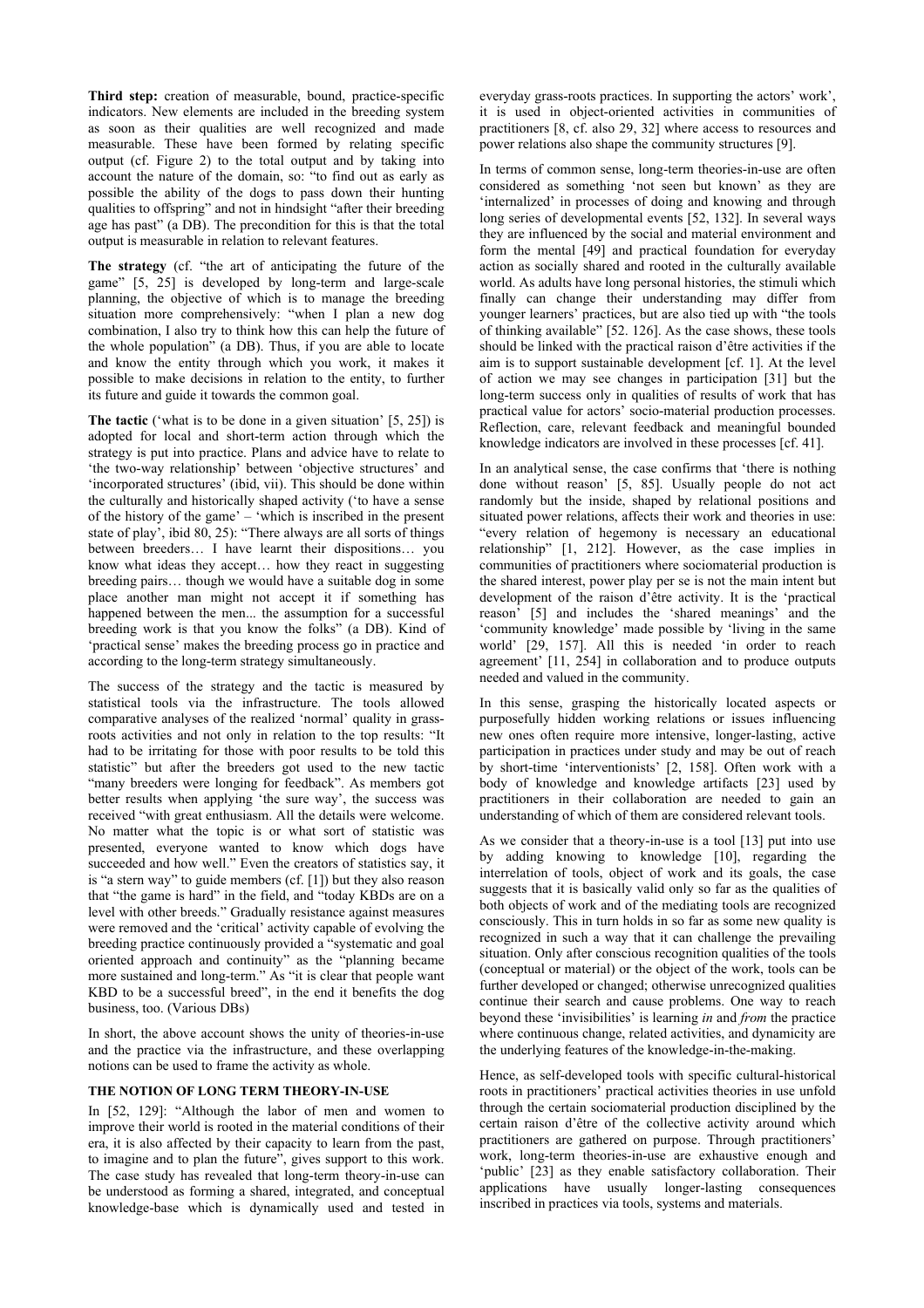## **THE NOTION OF THEORY OF PRACTICE**

By assuming that a concrete world with particularities exists, we should try to reach beyond the 'everything is relational' via local theories-in-use (particularities) and learn how practitioners shape their 'social network… with the aid of which' they have done their part of the work' (a DB). As human cognitive activity is "not limited to the use of tools or signs only" but includes also the capacity to externalise and share understandings of shared experiences with others in sociomaterial processes [52, 55, 132]. How people create their practices and the shared meanings, which as 'social' or 'symbolic' capital' [5, 70, 107] can relate the particular individual setting to the shared collective setting, result often via complex historical accumulations of working relations. As we only can trace those relations, which leave permanent 'signs', the practice may also come across as 'irrational' instead of that it has originally had 'practical reasons' [5] and sensible logic, affected by the economy of reward systems capable to maintain reproduction of practices.

Therefore instead of judging the historical actors through the length of networks [30, 259] viewed via the lens of current knowledge, we should be fair to them by placing their undertakings in the wider spatial and temporal scope. By relating their situation to the materialism and ideologies of the time, many aspects of 'irrationality' may turn to rationality of the historical era. In this way, the cultural-historical meditation of tools gets also practical, materially bound explanations, e.g., of how "capital finds its way to capital" [5, 17] and that people can create social capital and invest it into new collaboration, which can even up 'the game' also materially.

Theory of Practice [4] at grass-root level includes such key aspects as field, habitus, and capital. Field is "the global social space, that is, both as a field of forces, whose necessity is imposed on agents who are engaged in it, and as a field of struggle within which agents confront each other, with differentiated means and ends according to their position in the structure of the field of forces, thus contributing to conserving or transforming its structure" [5, 32]. In their social space participants have relative positions and dispositions which refer to how agents orient themselves in the field. An orientation instrument is a kind of practical sense, "an acquired system of preferences, of principles of vision and division… of schemes of action, which orient the perception of the situation and the appropriate response… what is to be done in a given situation – what is called in sport a 'feel' of the game... the art of anticipating the future of the game, which is inscribed in the present state of play" (ibid, 25). A participating individual can be seen acting like a strategic player in her or his social space and is simultaneously the collective actor whose subjectivity is socialized by habit [6, 126] and shared meanings.

Capital contains several forms from economic to symbolic ones but the divide between different types of capital is dynamic in the sense that each form can have varying meanings, roles, and values to such a degree that exchange from one form to another is possible. For instance, information capital [5] of which one dimension is cultural capital deals with such issues as concentration, treatment, and redistribution of information which is maintained by creating instruments (e.g. infrastructures, databases, mass media, libraries) for institutionalized accumulation of knowledge. Often this includes codification systems of results of action for processes of sort of unification. In this sense, culture is "unifying" (ibid, 45) of behaviour, language, communication, norms, recipes, rules, and so on (cf. also artifacts, conceptual or material, as fundamentals and constraints of culture [7, 181]).

Although 'unifying' today is multi-cultural as the current society is represented oftentimes, cultures still have their own

'inbreeding systems' with closed superstructures difficult to enter from outside. One such embodiment is professionally (i.e. culturally) [46] specialized expert systems (e.g., IT-designers vs. users) with 'knowledge workers' and the inherited patriarchal system of management (see also [21, 26, 29]). Conversely, when people live within some culture by adopting the fundamentals, shared meanings and collectively made facts, they do not start to question such principal issues straight away. Rather more commonly the fundamentals will be taken for granted until some important factor challenges them.

However, as the case addresses and gets support by [29, 120], many times such an awakening is influenced by the lack or existence of tools for reflective and critical function which in turn is joined with IT production structures. Only those who are well informed by and sufficiently familiar with IT production languages can more easily benefit IT structures and participate in their development, and the same hegemonies will be reproduced once and again. This is the case in IT use and design, too, and the domain expertise where logic is rooted in "the force of shared meanings and habits" [29, 166]. In this sense 'shared meanings' are not just positive forces but without certain consensus collaboration do not happen at all.

The way of how to change social practices is thereby connected to "the two-way relationship between objective structure (those of social fields) and incorporated structures (those of habitus)" [5, vii] which contain in complex ways also the construction of these structures [4]. However, the complex insiderness within these structures makes practices quite challenging to enter, and if they are only approached via their objective structures practice can be taken as 'irrational' or corrupted by 'espoused theories' [2, 11] ('espoused practices').

As the case addresses, recognizing the ensemble of social structures inside each other is challenging but also necessary for successful re-orchestration. Although some reason or relic beyond the activities may be difficult to see, they exist somewhere and often the only way to find out is to participate in the practice in one way or another. Sometimes such reasons may be difficult to fully comprehend even by the people themselves [40] and demand an outside view, as was done in the KBDC.

Thus, as the case illustrates the 'outside' factor can also be crated 'technically' by developing the IT systems 'from inside'. Moreover the 'insiderness' in systems development can be seen as the necessary condition for transforming the case community's social practices, in the first place for the reason that 'money was short' and secondly that it brought the trust and acceptance and new domain-expertise via the IT and increased 'social capital' [47] that were then invested in new dogs into the field. As this investment produced better results, it gave a new impetus to the practice-oriented design and vice versa. In this place the work gets support from the notion that understanding technology 'from inside' "both as a body of knowledge and as a social system" [33, 198] brings benefits in a business sense in a domain and is appropriate in IT, too.

#### **THE NOTION OF INFRASTRUCTURING**

The claim that the design of technical systems is a process of inscribing knowledge and activities into new material forms via 'partial translations' and 'artful integrations' [46], applies to IT design, too, and gives support to the case [25]. At the heart of integration is the sociomaterial relations of multiple, heterogeneous issues and the collective, situated interweaving of people, tools, and processes that make up the working relations needed for, and sustain the visible and invisible work required in, the design and use of technical systems.

Instead of a vision of a single technology that subsumes all others, there is an assumption about the continued existence of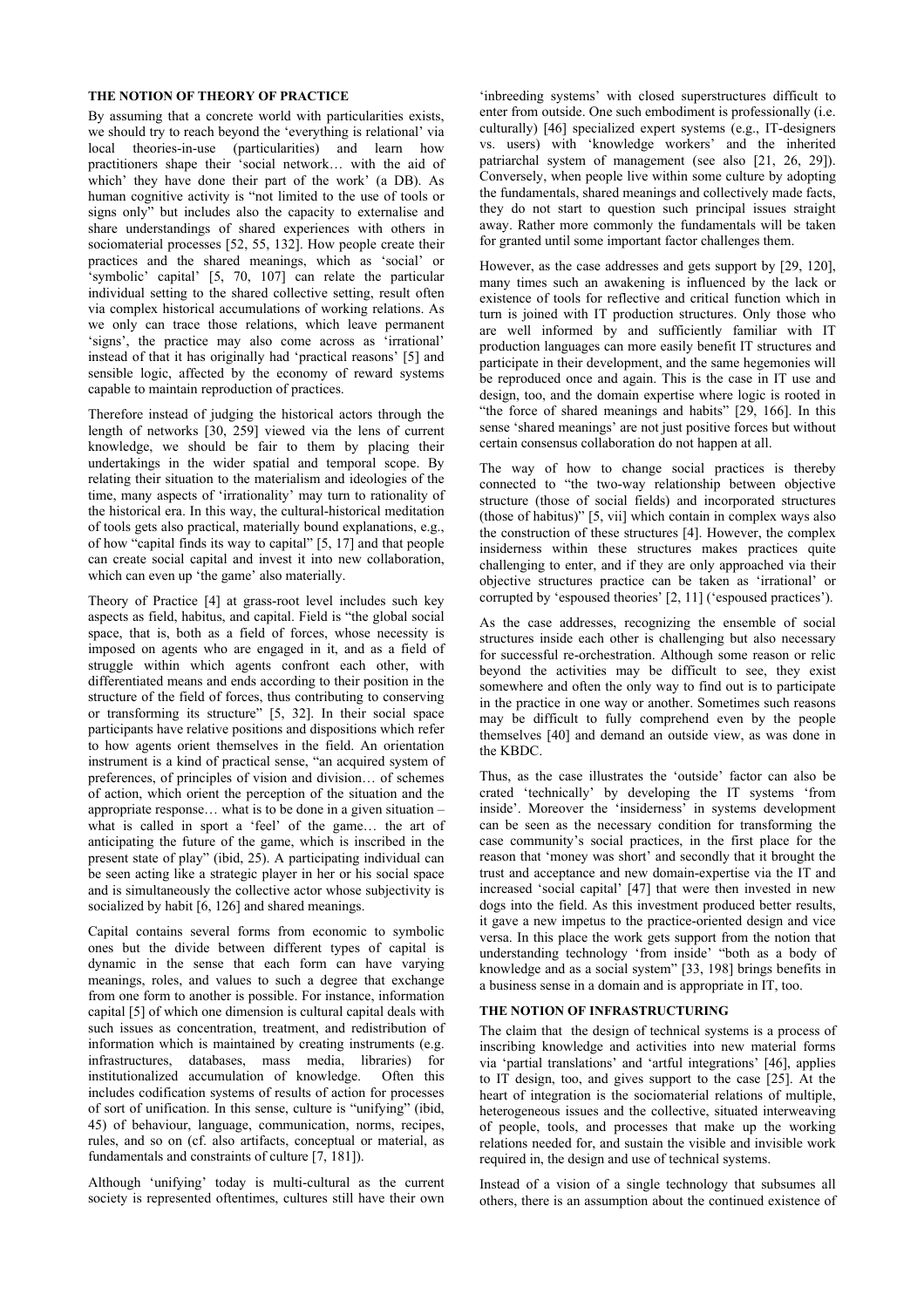hybrid systems as parts of infrastructures [44, 45] composed of heterogeneous media, material and practices; not hegemonies, but artful integrations. From this standpoint, change is a part of everyday practice, not licensed act of interventionists. The statement of continuity in turn challenges 'radical' technological change and asserts new forms emerging through juxtapositions and connections of existing forms. If technologies are to be made useful, practitioners must effectively take up the work of design [46] by appropriating [37] technologies into their environment and set of practices.

The above case denotes that the actual or perceived value of technology in use is measured basically as 'local', so, when some resource is put into use as a tool. When technology is working as expected and satisfying its real or perceived definitions, all this creates an effect that the technological infrastructure in use disappears [44]. It, in one way or another, becomes invisible until some unexpected (real or perceived) breakdown makes it "not accessible" to the local actors and for their needs. What finally awakens 'infrastructuring' is then such a lack of work infrastructure [17] that practitioners cannot continue actual work in a sensible way. As the case suggests, in complex ways there exists interplay between domain-specific knowledge-in-the-making processes and infrastructuring which overlap (cf. [3]) and causes these aspects of work to be inscribed in practices via tools, systems or materials at hand. In systems development domain-expertise is then needed if the aim is to somehow, at least 'partially', translate these into IT.

Thus, what finally 'makes' the technological infrastructure is not its existence per se but the use activity through which the available resources are put into practice in forms of tools, processes and related 'know-how' of when, how, with whom, for what purposes or why some technology is used. All this consequently illustrates that infrastructures in use have an ability to partially create the world they attend [45] but the case suggests that basically this is possible only when they are firmly intertwined with the practitioners' domain. Moreover, it is the raison d'être of the work community (within its actual field) which embodies the actual interest of practitioners to contribute to IT design. For this reason not only the infrastructure in use itself but also the infrastructuring gets the tentative, flexible and open character of which one essential part in-situ design is as it is capable to implement old and new relations of the work community into new material forms.

What can be seen in the case account is that these kinds of sociotechnical relations defined via the raison d'être of communities of practitioners are difficult to support by outsidedriven design. In this sense the case also suggests that from the viewpoint of design and research the definition of the salient features of infrastructure [44] gets more structural and analytical power via the object of work defined in the way of practical activities. Hence, it is this continuous interplay between and within different sociomaterial, sociotechnical and organizational levels (including invisible layers of control and access) through which new tools, systems, and technologies are integrated into existing practices in communities, and via them into the domain and field in question. All this maintains the 'installed base' inherited from previous practices and systems in good and harm, for the sake of which continuity is occupied.

As a result, design, use and other forms of 'doing' intertwine with each other in infrastructuring. They form the actual, historically shaped work activity that is linked together via available technologies and resources into the wider domainoriented raison d'être activity of the work community in question. In this sense, how infrastructuring happens in situ is heavily influenced by the aspects of localness, the infrastructural layers in which the need for change exists in the first place. These local particularities then "involve materials, tools, work processes, and products of which outside designers

have no prior knowledge" but in which practitioners "working at the particular organization have received many years of training" [27, 221] and not only as users but as practitioners.

Participatory design approach may thus be a good starting point for in situ design as continuing its work toward the raison d'être of practitioners [14], collaborating via actual participative practices [39] and including aspects of community evolution cycles [36]. Activity-centred design [15] extended beyond the level of action and tool usage per se [28] demands both a temporal and spatial scope via the active mode of infrastructure [45], and the continuity and care work [25] maintained by the grass-root practitioners rooted in their community, domain and field in the overall culture and society.

The work described here is also in line with [30, 259] who claim that rather than by tackling science, technology and society as separated, they should be taken as interrelated, as "understanding what facts and machines are is the same task as understanding who the people are". What the case signifies especially is that this understanding of people should also reach beyond grass-root activities, and the idea clearly driving the systems development in the case community. The challenge then is: we also have to learn to understand the practitioners as practitioners, not only as users, in activities defined by them of which significant part the IT should be, not vice versa.

## **CONCLUSIONS**

The work examines a practitioner-driven systems development which contains three base 'systems' developed in interrelated knowledge-in-the-making processes: a domain-oriented body of knowledge, a field-oriented social-system and an activityoriented IT system. These together shape the change process that can be grasped as domain-specific, activity-structured and practitioner-driven IT transformation disciplined by the raison d'être activity of the community and continuous everyday knowledge-in-the-making. Through the case described here, the paper shows that the tentative, flexible and open-ended systems development acquires its 'organic' nature in the sense that the activity is profoundly disciplined by practitioners' theories-in-use on domain, community and its raison d'être and realized in grass-root practices. All this enables then the integration of new technologies (tools, activities, processes, and 'know-how') with existing people, materials and technologies in in-situ infrastructuring practices.

The work shows that practitioner-driven (PD) systems development (PRAC) (cf. Figure 4) can be described through three interrelated aspects, namely the development of domain knowledge, information technology design as in-situ infrastructuring and transformation of a community. These overlapping areas need an alternative approach to design than the technology/design-driven approach applied to many professionalized design methods. The approach here is conceptualized tentatively as 'organic' infrastructuring based on the role of IT unfolded in the unity of theory and practice.



**Figure 4: A practitioner-intensive systems development: PRAC**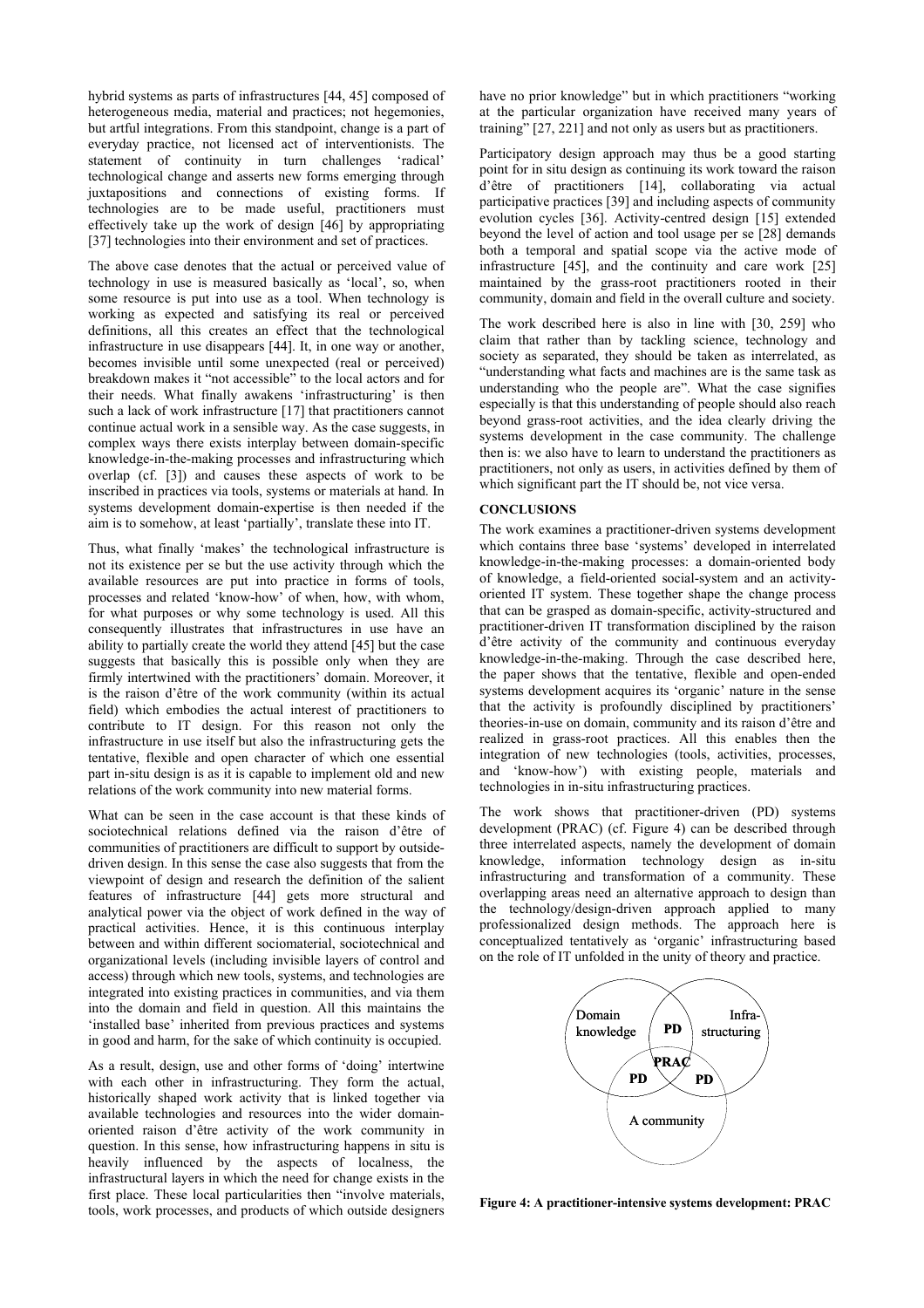Secondly, the study shows that practitioners can contribute to IT transformation, not only as users but also as active competent developers, on their own terms. They can be called 'infrastructurers'. This work does not position professional design and practitioner-driven systems development against each other but regards them as counterparts who share the same objects of work and ultimately the same goals, also in the business sense. The paper thus seeks to puzzle out where practitioners' expertise is particular valuable but also that there is no single way to design IT or to infrastructure.

Thirdly, the study suggests that aspects of habitual practices, professionalized or non-professionalized, and their influence on learning, should be taken into consideration in the context of information systems development for knowledge intensive work including grass root activities. The case particularly shows that constant practitioner-driven systems development 'from the inside' is useful in communities of practitioners who seek new knowledge, work on open questions which have no a priori answers, or as constantly changing topics challenge the technological environment.

Finally, the study is based on a microcosm community which is proposed as a practical way of community studies.

#### **ACKNOWLEDGMENTS**

The work contains key aspects of the author's Licentiate Thesis accepted by the Faculty of Science at the University of Oulu. I would like to express my gratitude to the Faculty and the INFWEST.IT for their support during my PhD studies. I thank all the dog-practitioners involved this study and the help given by the collective qualitative data analysis sessions and my fellow PhD students. I would also like to thank Juhani Iivari, Pertti Järvinen, Mikko Korpela, and Volmar Pipek for their comments and advice and the four anonymous reviewers of the earlier version of this paper for their constructive criticism.

#### **REFERENCES**

- 1. Allman, P. Antonio Gramsci's contribution to radical adult education, in Gramsci and education, C. Borg, J. Buttigieg, and P. Mayo (eds.). Rowman & Littlefield Publishers, New York, 201- 218, 2002.
- 2. Argyris, C. and D.E. Schön. Organizational Learning: A Theory of Action Perspective. Addison-Wesley, Reading, MA,1978.
- 3. Blackler, F., N. Crump, and S. McDonald. Organizational Learning and Organizational Forgetting: Lessons from a High Technology Company, in Organizational Learning and the Learning Organization. Developments and Theory and Practice, M. Easterby-Smith, L. Araujo, and J. Burgoyne (eds.). SAGE Publications, London, 194-216, 1999.
- 4. Bourdieu, P. Outline the Theory of Practice (trans. R. Nice). Cambridge University Press, Cambridge, 1977.
- 5. Bourdieu, P. Practical Reason. On the Theory of Action. Blackwell Publishers, Oxford, UK, 1998.
- 6. Bourdieu, P. and L.C.D. Wacquant. Invitation to Reflexive Sociology. University of Chicago Press, Chicago, IL, 1992.
- 7. Cole, M. Cultural Psychology. A Once and Future Discipline. The Belknap Press of Harvard University Press, Cambridge, Massachusetts, 1996.
- 8. Constant II, E.W. The Social Locus of Technological Practice: Community, System or Organizations? In: The Social Construction of Technological Systems. New Direction in the Sociology and History of Technology, W.E. Bijker, T.P. Hughes, and T.J. Pinch (eds.), 223-242, 1987.
- 9. Contu, A. and H. Willmott. Re-embedding situatedness: The importance of power relations in learning theory*.* Organization Science, 14, 3, (2003), 283-296.
- 10. Cook, S. D. N. and J. S. Brown. Bridging epistemologies: The generative dance between organizational knowledge and organizational knowing*.* Organizational Science, 9, 4(1999), 381- 400.
- 11. Culff, D. Architecture: The Story of Practice. MIT Press, Cambridge, MA, 1991.
- 12. Engeström, Y. Learning by Expanding. An Activity-theoretical Approach to Developmental Research. Orienta-Konsultit Oy, Helsinki, Finland,1987.
- 13. Engeström, Y. When is a tool? Multiple meanings of artifacts in human activity, in Learning, Working, and Imagining. Twelve Studies in Activity Theory, Y. Engeström, (ed.) Orienta-Konsultit OY, Helsinki 1990, 171-195, 1990.
- 14. Fischer, G. and J. Ostwald. Seeding, Evolutionary Grown, and Reseeding: Enriching Participatory Design with Informed Participation, in Proceedings of the Participatory Design Conference, Malmö, Sweden, 23-25 June 2002, 135-143, 2002.
- 15. Gay, G. and H. Hembrooke. Activity-centred design: An ecological approach to designing smart tools and usable systems. The MIT Press, Cambridge, MA, 2004.
- 16. Hampsher-Monk, I., K. Tilmans, and F. van Vree (eds.). History of concepts: Comparative perspectives. Amsterdam University Press Amsterdam, 1998.
- 17. Hanseth, O. and N. Lundberg. Designing Work Oriented Infrastructures*.* Computer Supported Cooperative Work, 10, (2001), 347-372.
- 18. Haraway, D. For the Love of a Good Dog: Webs of Action in the World of Dog Genetics, in Race, Nature, and the Politics of Difference, J. Kosek and A. Pandian (eds.). Duke University Press, 254-295, 2003.
- 19. Haraway, D. The Companion Species Manifesto: Dogs, People, and Significant Otherness. University of Chicago Press, Chicago, 2003.
- 20. Heiskanen, A. and M. Newman, The Reflective Information Systems Practitioner as a Researcher (manuscript, submitted, available by the first author at University of Oulu, Finland) (2005).
- 21. Hoare, Q. and G. Nowell Smith. (eds.) Selections from the Prison Notebooks of Antonio Gramsci. Lawrence & Wishart London, 1971.
- 22. Holub, R. Antonio Gramsci: Beyond Marxism and Postmodernism. Anchor, New York, 1992.
- 23. Iivari, J. and H. Linger. Knowledge Work as Collaborative Work: A Situated Theory View. Proceedings of the 32nd. Hawaii International Conference on System Science (HICSS-32, CD-ROM), IEEE, (1999).
- 24. Iivari, J., R. Hirschheim, and H.K. Klein. A Dynamic Framework for Classifying Information System Development Methodologies and Approaches*.* Journal of Management Information Systems, 17, 3 (2001), 179-218.
- 25. Karasti, H. and A.-L. Syrjänen. Artful infrastructuring in two cases of community PD. Proc. The eight Participatory Design Conference, 20-30, (2004).
- 26. Kearney, R. Antoni Gramsci, in: Modern movements in European Philosophy, Manchester University Press, Manchester, 169-189, 1994.
- 27. Kensing, F. Methods and practices in participatory design. ITU Press, Copenhagen, 2003.
- 28. Kuutti, K. Defining an object of design by the means of the Cultural-Historical Activity Theory. In the proceedings of the 6th international conference of the European Academy of Design, March 29-31, University of the Arts, Bremen, Germany (CD-ROM) (2005).
- 29. Lach, S. Reflexivity and its Doubles: Structure, Aesthetics, Community. In: Reflexive Modernization. Politics, Traditions and Aesthetics in the Modern Social Order., U. Beck, A. Giddens, and S. Lach, (eds.) Polity Press, Cambridge, Oxford UK, 110-173, 1994.
- 30. Latour, B. Science in Action. Harvard University Press, Cambridge, Mass., 1987.
- 31. Lave, J. The practice of learning, in Understanding practice. Perspectives on activity and context, S. Chaiklin and J. Lave, (eds.) Cambridge University Press, New York, 3-32, 1993.